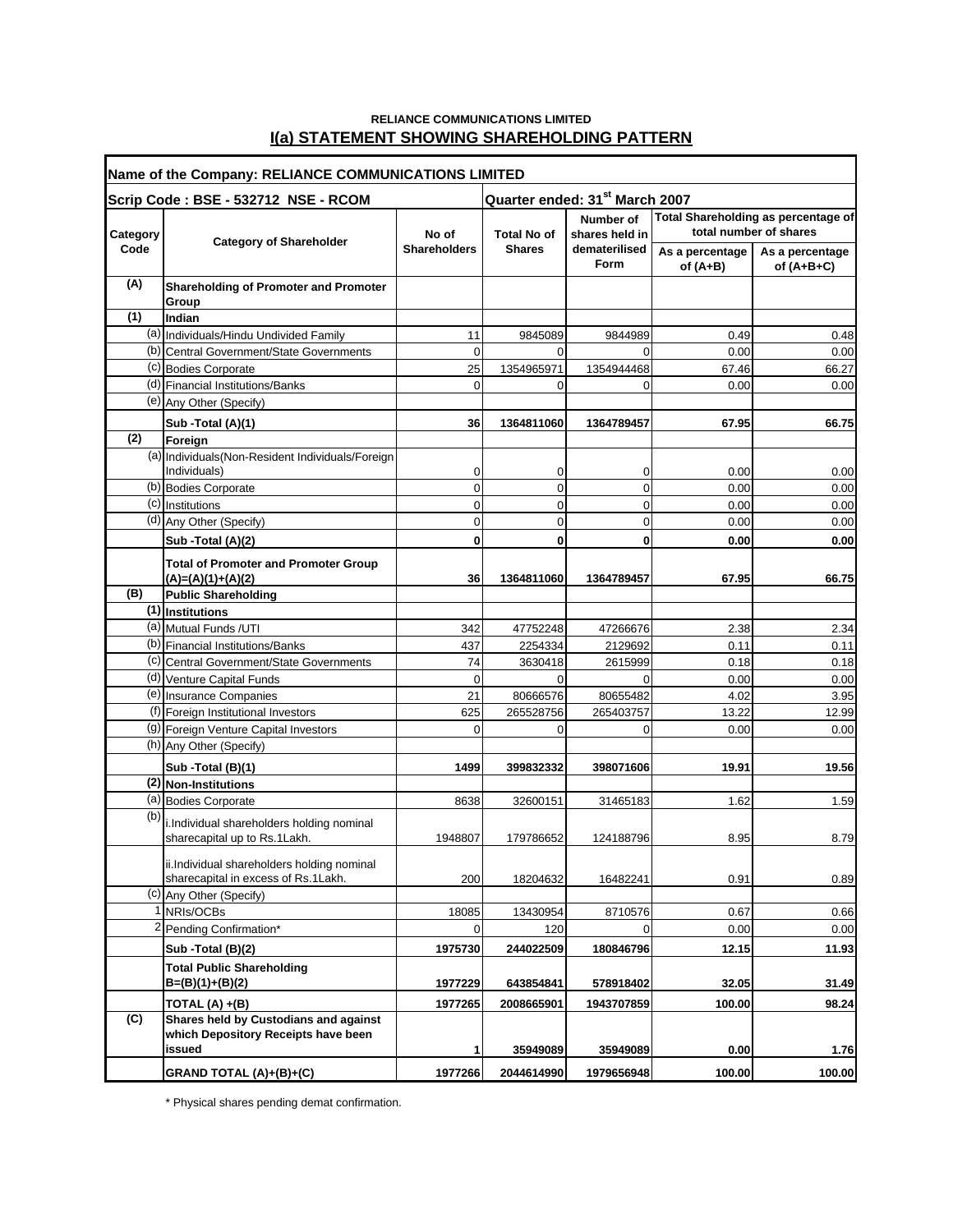(SHAREHOLDING PATTERN- 31.03.2007)

## **I(b) Statement showing shareholding of persons belonging to the category "Promoter and Promoter Group"**

| <b>Sr No</b> | Name of the shareholder                                                                  | No of shares   | Shares as a percentage of total<br>number of shares{i.e., Grand Total<br>$(A)+(B)+(C)$ indicated in statement<br>at para(I)(a) above} |
|--------------|------------------------------------------------------------------------------------------|----------------|---------------------------------------------------------------------------------------------------------------------------------------|
|              | <b>AAA Communication Private Limited</b>                                                 | 1 30 81 10 172 | 63.98                                                                                                                                 |
|              | Reliance Capital Limited                                                                 | 18461758       | 0.90                                                                                                                                  |
|              | 3 Sonata Investments Limited                                                             | 1 37 75 000    | 0.67                                                                                                                                  |
|              | 4 Reliance Innoventures Private Limited                                                  | 1 15 29 001    | 0.56                                                                                                                                  |
|              | 5 Smt. Kokila D. Ambani                                                                  | 46 65 227      | 0.23                                                                                                                                  |
|              | 6 Hansdhwani Trading Company Pvt. Ltd                                                    | 30 00 040      | 0.15                                                                                                                                  |
|              | Shri Anil D. Ambani                                                                      | 18 59 171      | 0.09                                                                                                                                  |
|              | 8 Mast Jaianmol A. Ambani(through Father and natural guardian<br>Shri Anil D. Ambani)    | 16 69 759      | 0.08                                                                                                                                  |
|              | 9 Smt. Tina A. Ambani                                                                    | 16 50 832      | 0.08                                                                                                                                  |
|              | 10 Reliance General Insurance Co Ltd                                                     | 90 000         | 0.00                                                                                                                                  |
|              | 11 Mast Jaianshul A. Ambani (through Father and natural guardian<br>Shri Anil D. Ambani) | 100            | 0.00                                                                                                                                  |
|              | <b>TOTAL</b>                                                                             | 1 36 48 11 060 | 66.75                                                                                                                                 |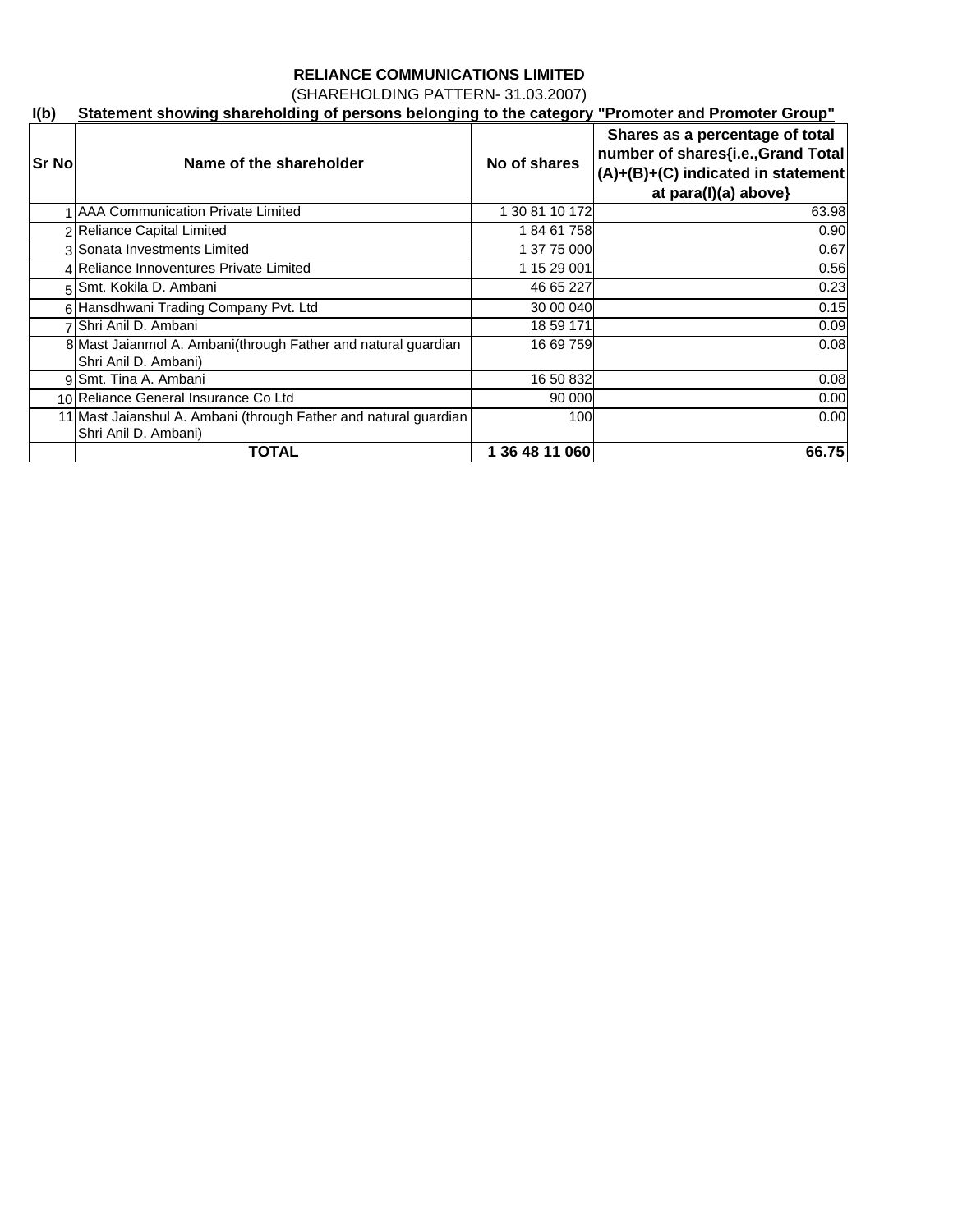(SHAREHOLDING PATTERN - 31.03.2007)

### **I(c) Statement showing shareholding of persons belonging to the category "Public" and holding more than 1% of the total number of shares**

| <b>Sr No</b> | Name of the shareholder                                                   | No of shares | Shares as a percentage of total<br>number of shares{i.e., Grand Total<br>$(A)+(B)+(C)$ indicated in statement at<br>para(l)(a) above} |
|--------------|---------------------------------------------------------------------------|--------------|---------------------------------------------------------------------------------------------------------------------------------------|
|              | 1 Life Insurance Corporation of India                                     | 67322280     | 3.29                                                                                                                                  |
|              | 2 Deutsche Bank Trust Company Amercias, As<br>despoistary for GDR Holders | 35949089     | 1.76                                                                                                                                  |
|              | TOTAL                                                                     | 103271369    | 5.05                                                                                                                                  |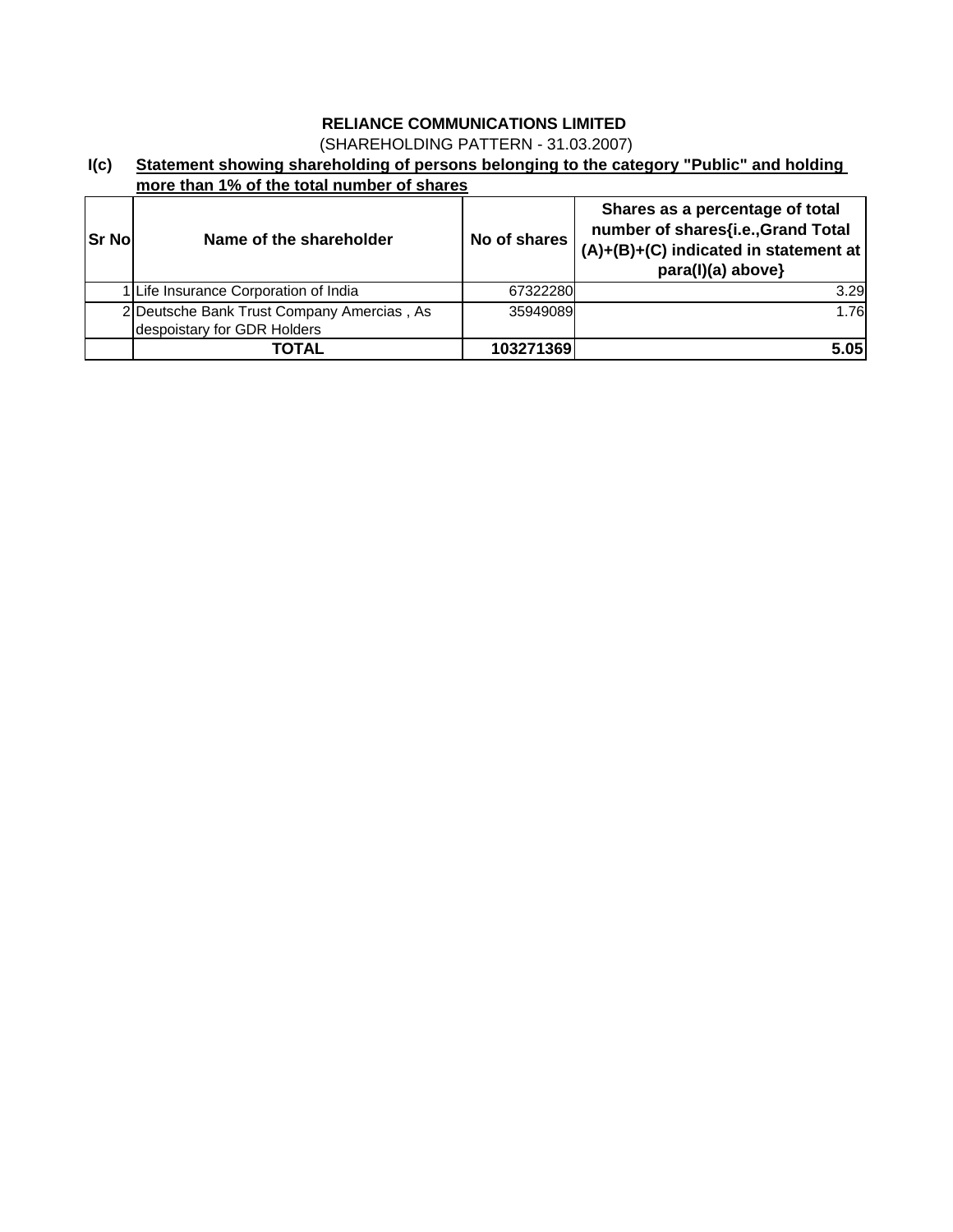(SHAREHOLDING PATTERN - 31.03.2007)

#### **I(d) Statement showing details of locked -in shares**

| Sr No | Name of the shareholder             | No of locked-in shares | Locked-in shares as a percentage<br>of total number of shares{i.e., Grand<br>Total $(A)+(B)+(C)$ indicated in<br>statement at para(I)(a) above} |
|-------|-------------------------------------|------------------------|-------------------------------------------------------------------------------------------------------------------------------------------------|
|       | 1 AAA Communication Private Limited | 205371142              | 10.04                                                                                                                                           |
|       | TOTAL                               | 205371142              | 10.04                                                                                                                                           |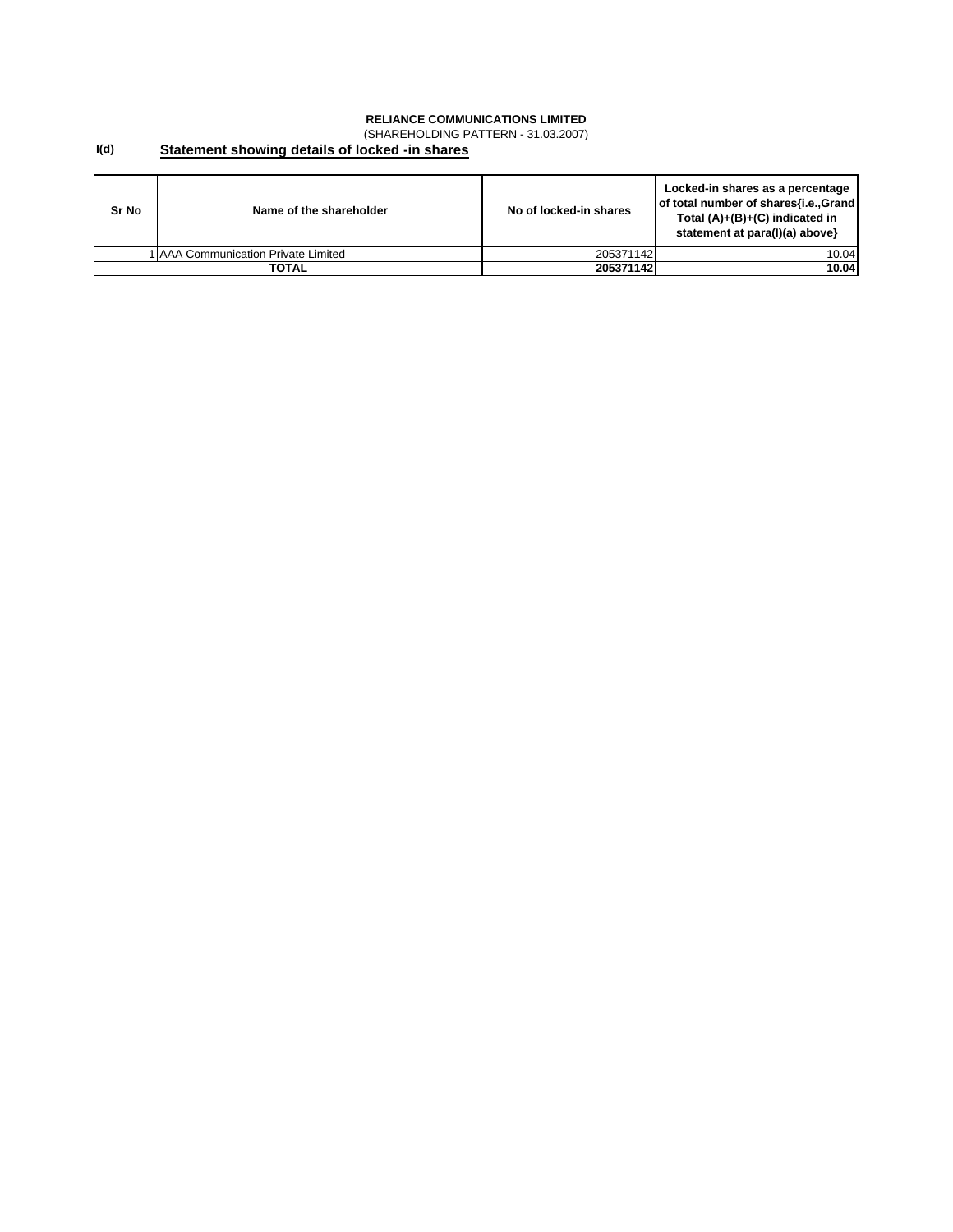(SHAREHOLDING PATTERN - 31.03.2007)

### **II(a) Statement showing details of Depository Receipts (DRs)**

| <b>Sr</b> Nol | Type of outstanding DR<br>(ADRs, GRDs, SDRs, etc.) | <b>Number of outstanding DRs</b> | No of shares underlying<br>outstanding DRs | Shares underlying outstanding<br>DRs as a percentage of total<br>number of shares{i.e.,Grand<br>Total (A)+(B)+(C) indicated in<br>statement at para(I)(a) above} |
|---------------|----------------------------------------------------|----------------------------------|--------------------------------------------|------------------------------------------------------------------------------------------------------------------------------------------------------------------|
|               | <b>I</b> GDRs                                      | 35949089                         | 35949089                                   | .76                                                                                                                                                              |
|               |                                                    | TOTAL                            | 35949089                                   | 1.76                                                                                                                                                             |